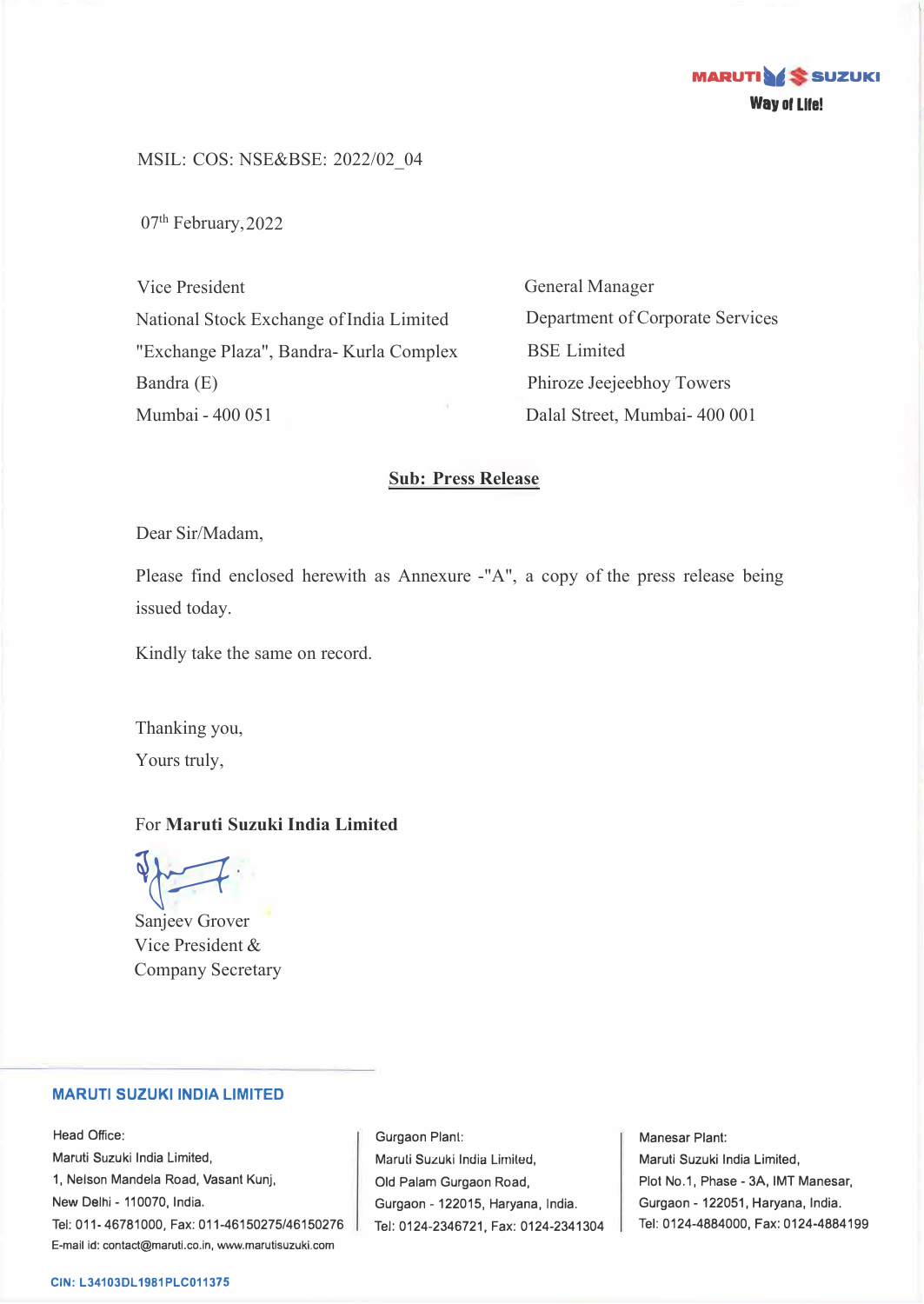#### **Media Release**

### **Maruti Suzuki announces bookings open for the 'New Age Baleno'**

#### **Intuitive Tech | NEXA Signature "***Crafted Futurism"* **Design Language | Safety Reinforced**

 *Teases audiences with first of many advanced tech features, as it reveals the first-in-segment Head-Up Display Powered by Next-Gen K-Series Dual Jet, Dual VVT Engine with Idle Start-Stop*

**New Delhi, February 7, 2022:** Always thrilling customers with people-first breakthrough innovations, Maruti Suzuki India Limited today announced the commencement of bookings for its much-awaited, technologically advanced premium hatchback the "**New Age Baleno"**.



Announcing the bookings open for the New Age Baleno, **Mr. Shashank Srivastava, Senior Executive Director (Marketing & Sales), Maruti Suzuki India Limited,** said, *"The Baleno brand has redefined the premium hatchbacks in India. With over 1 million delighted Baleno customers, it reigns the premium hatchback segment and has been consistently featuring among the top 5 best-selling cars in the country. As an ode to today's young and bold customers, the New Age Baleno is dynamically crafted to fulfil the needs of a tech-savvy generation that settles for nothing but the best. The New Age Baleno unleashes a whole new benchmark for cars by inspiring a confluence of superior in-car technology, expressive design, and class-leading safety to curate the ultimate urban cruising experience. We are confident that the New Age Baleno will turn heads and delight customers with its distinctive presence, cutting edge tech and outstanding performance."*